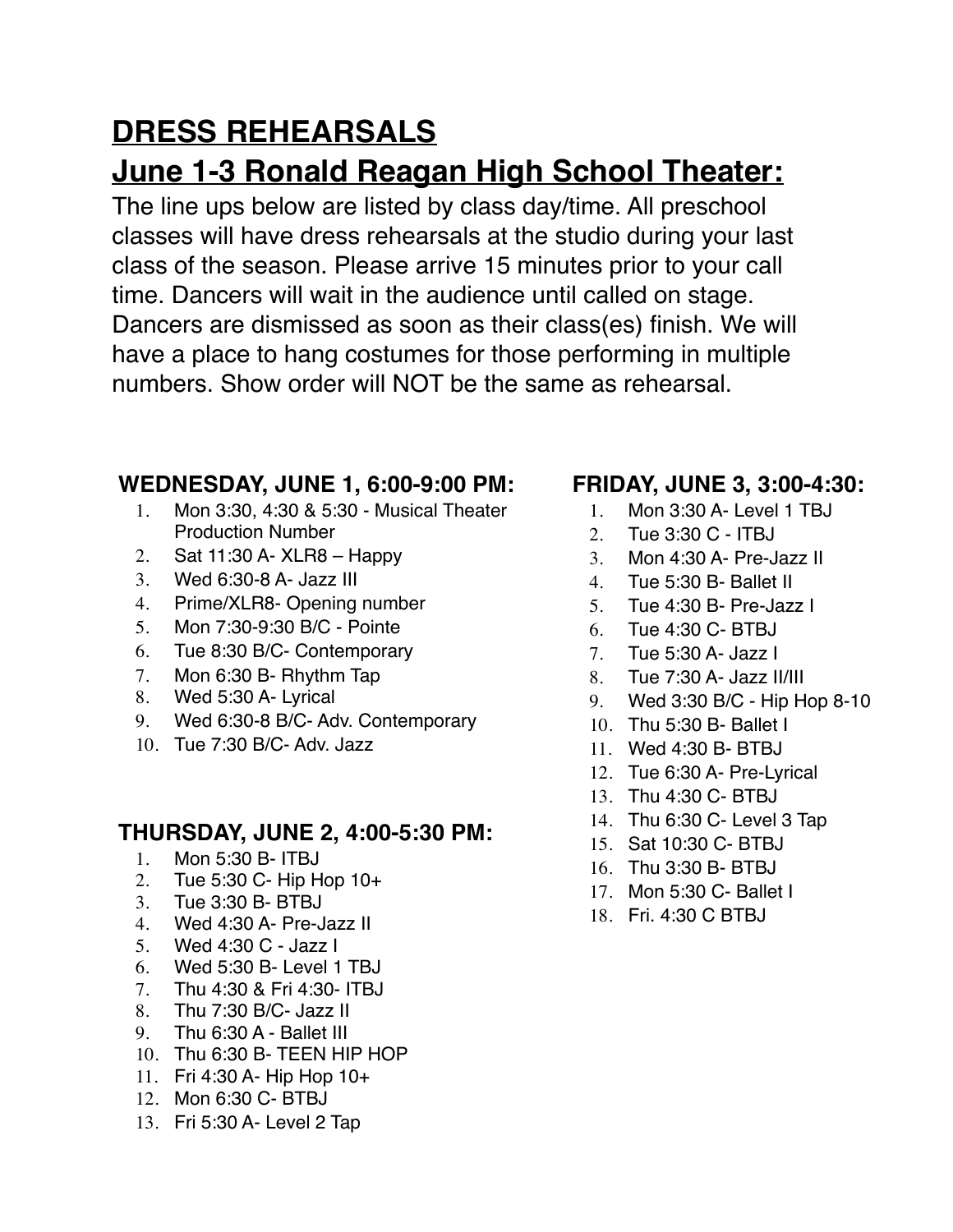# HSSD HAPPY DANCE Shows A - G 2022

| <b>SHOW A</b><br><b>THURSDAY, JUNE 2, 7:00-8:30 PM</b> |                                                  |
|--------------------------------------------------------|--------------------------------------------------|
| 1                                                      | <b>XLR8/PRIME OPENING NUMBER</b>                 |
|                                                        | 2   Can You Get to That? (T. 8:30 Contemp.)      |
| 3 <sup>1</sup>                                         | <b>Word Up!</b> (Wed 4:30 Jazz I)                |
|                                                        | 4   <b>Burnitup!</b> (Thu 6:30 Hip Hop)          |
|                                                        | 5   Let's Groove (Thu 7:30 Jazz II)              |
|                                                        | 6 $\mathcal{C}$ <i>Conga</i> (Wed 6:30 Jazz III) |
|                                                        | 7   <b>Swan Lake</b> (Thu 6:30 Ballet III)       |
| 8 <sup>1</sup>                                         | <b>Happy Days</b> (Tue 3:30 BTBJ)                |
| 9                                                      | <b>Don't Look Down</b> (Fri 4:30 Hip Hop)        |
|                                                        | 10 <b>Sway</b> (Mon 6:30 Rhythm Tap)             |
|                                                        | 11 XLR8 Happy Dance                              |

### <sup>13</sup> **XLR8 Happy Dance SHOW C (Senior Showcase) FRIDAY, JUNE 3, 7:30 - 8:30 PM**

- Sophia Faldik- SOLO
- Ainsley Holeman- SOLO
- Ava Bryant- SOLO
- 4 | Bella, Lexi- DUET
- Lilly Orwig- SOLO
- Bella Aldaz- SOLO- "Jealous"
- Marissa Jacquez- SOLO
- Marina Gonzalez- SOLO
- 9 Bella, Sohia, Ava-TRIO
- Katilyn Sauer- SOLO
- Emma, Ainsley- DUET
- Echo Group- "Shake it Off"

#### **SHOW B**

**FRIDAY, JUNE 3, 6:00-7:30 PM** 

- **XLR8/PRIME OPENING NUMBER**
- *Raymonda* (Mon 7:30-9:30 Adv Pointe)
- *Featherstone* (Wed 5:30 Lyrical)
- *Bugle Boy* (Mon 3:30 Level 1 TBJ)
- *Happy Days* (Mon 6:30 BTBJ)
- *Sueltaté* (Tue 5:30 Hip Hop)
- *Walk for Me* (Tue 7:30 Adv. Jazz)
- *…Happy Face* (Thu 4:30/Fri 4:30- ITBJ)
- *Who Says* (Mon 4:30 Pre-Jazz )
- *Fun, Fun, Fun* (Fri 4:30 BTBJ)
- *In This Shirt* (W 6:30 Adv.Contemporary)
- *Footloose* (Mon 5:30 ITBJ)
- 

#### **SHOW D**

**Saturday, JUNE 4, 9:30 - 10:30 AM** 

- *SEUSS* (M 3:30, 4:30, 5:30 Musical Theater)
- *Candy and Cake* (Sat 10:30 Pre 1)
- *…Happy Face* (Tue 3:30 ITBJ)
- *Palladio* (Tue 5:30 Ballet II)
- *Life is a Happy Song* (Sat 10:30 Pre 3)
- $6 \mid$  *L-O-V-E* (Wed 4:30 BTBJ)
- *Wishing on a Star* (Tue 6:30 Pre-Lyrical)
- *Cuppy Cake* (Mon 10:00 Pre 1)
- *A Little Party* (Fri 5:30 Lv. 2 Tap)
- *New Attitude* (Tue 7:30 Jazz II/III)
- *Flip Flap* (Mon 10:00 Pre 2)
- *We Go Together* (Tue 4:30 Pre-Jazz)